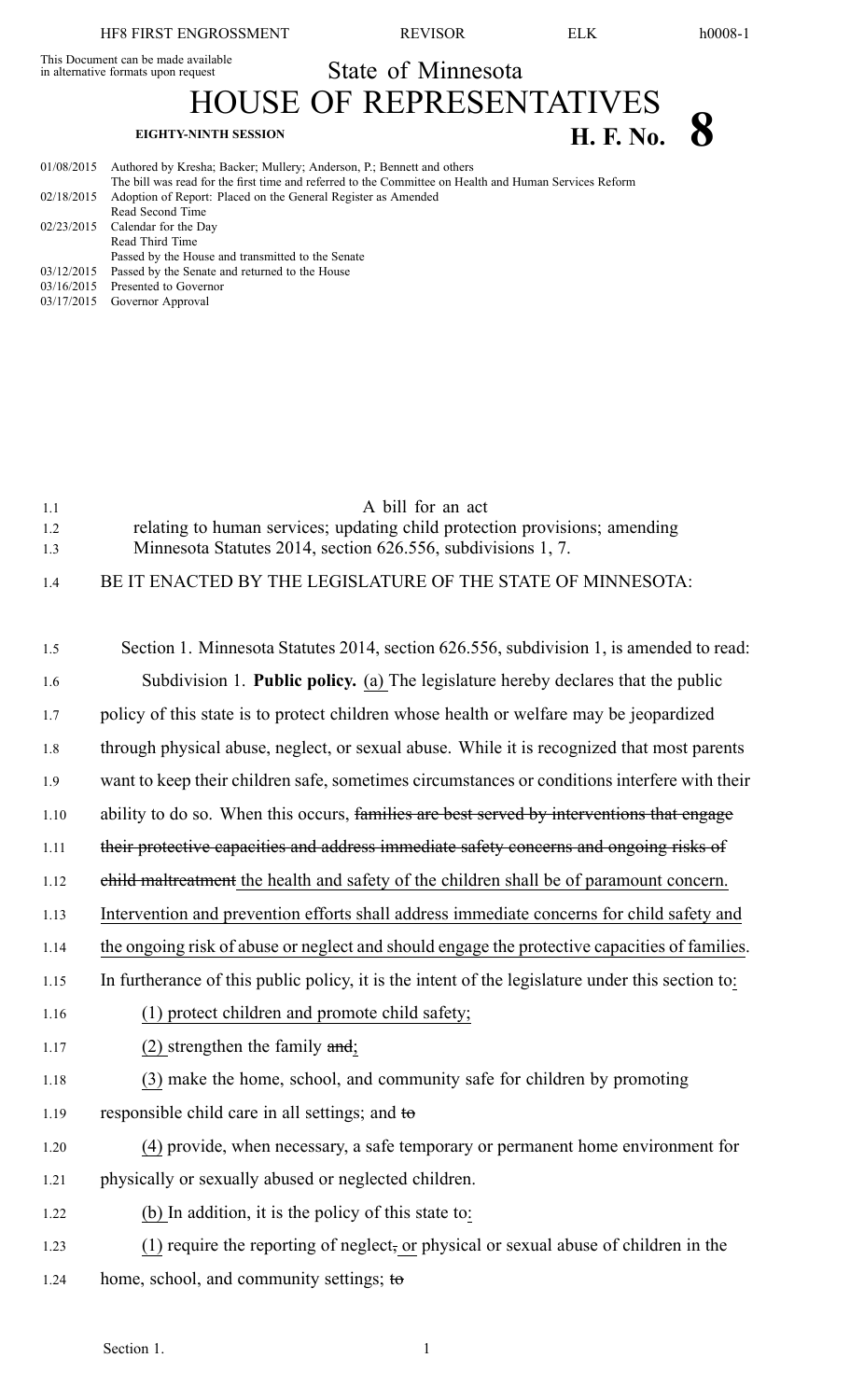2.4 (3) require an investigation when the repor<sup>t</sup> alleges substantial child endangerment; 2.5 and  $t\Theta$ 

2.6 (4) provide protective, family support, and family preservation services when 2.7 needed in appropriate cases.

2.8 Sec. 2. Minnesota Statutes 2014, section 626.556, subdivision 7, is amended to read: 2.9 Subd. 7. **Report; information provided to parent.** (a) An oral repor<sup>t</sup> shall be 2.10 made immediately by telephone or otherwise. An oral repor<sup>t</sup> made by <sup>a</sup> person required 2.11 under subdivision 3 to repor<sup>t</sup> shall be followed within 72 hours, exclusive of weekends 2.12 and holidays, by <sup>a</sup> repor<sup>t</sup> in writing to the appropriate police department, the county 2.13 sheriff, the agency responsible for assessing or investigating the report, or the local 2.14 welfare agency. The local welfare agency shall determine if the repor<sup>t</sup> is accepted for an 2.15 assessment or investigation as soon as possible but in no event longer than 24 hours 2.16 after the repor<sup>t</sup> is received.

2.17 (b) Any repor<sup>t</sup> shall be of sufficient content to identify the child, any person believed 2.18 to be responsible for the abuse or neglect of the child if the person is known, the nature 2.19 and extent of the abuse or neglect and the name and address of the reporter. The local 2.20 welfare agency or agency responsible for assessing or investigating the repor<sup>t</sup> shall 2.21 accep<sup>t</sup> <sup>a</sup> repor<sup>t</sup> made under subdivision 3 notwithstanding refusal by <sup>a</sup> reporter to provide 2.22 the reporter's name or address as long as the repor<sup>t</sup> is otherwise sufficient under this 2.23 paragraph. Written reports received by <sup>a</sup> police department or the county sheriff shall be 2.24 forwarded immediately to the local welfare agency or the agency responsible for assessing 2.25 or investigating the report. The police department or the county sheriff may keep copies of 2.26 reports received by them. Copies of written reports received by <sup>a</sup> local welfare department 2.27 or the agency responsible for assessing or investigating the repor<sup>t</sup> shall be forwarded 2.28 immediately to the local police department or the county sheriff.

2.29 (c) When requested, the agency responsible for assessing or investigating <sup>a</sup> repor<sup>t</sup> 2.30 shall inform the reporter within ten days after the repor<sup>t</sup> was made, either orally or in 2.31 writing, whether the repor<sup>t</sup> was accepted or not. If the responsible agency determines the 2.32 repor<sup>t</sup> does not constitute <sup>a</sup> repor<sup>t</sup> under this section, the agency shall advise the reporter 2.33 the report was screened out. A sereened-out report must not be used for any purpose other 2.34 than making an offer of social services to the subjects of the sereened-out report.